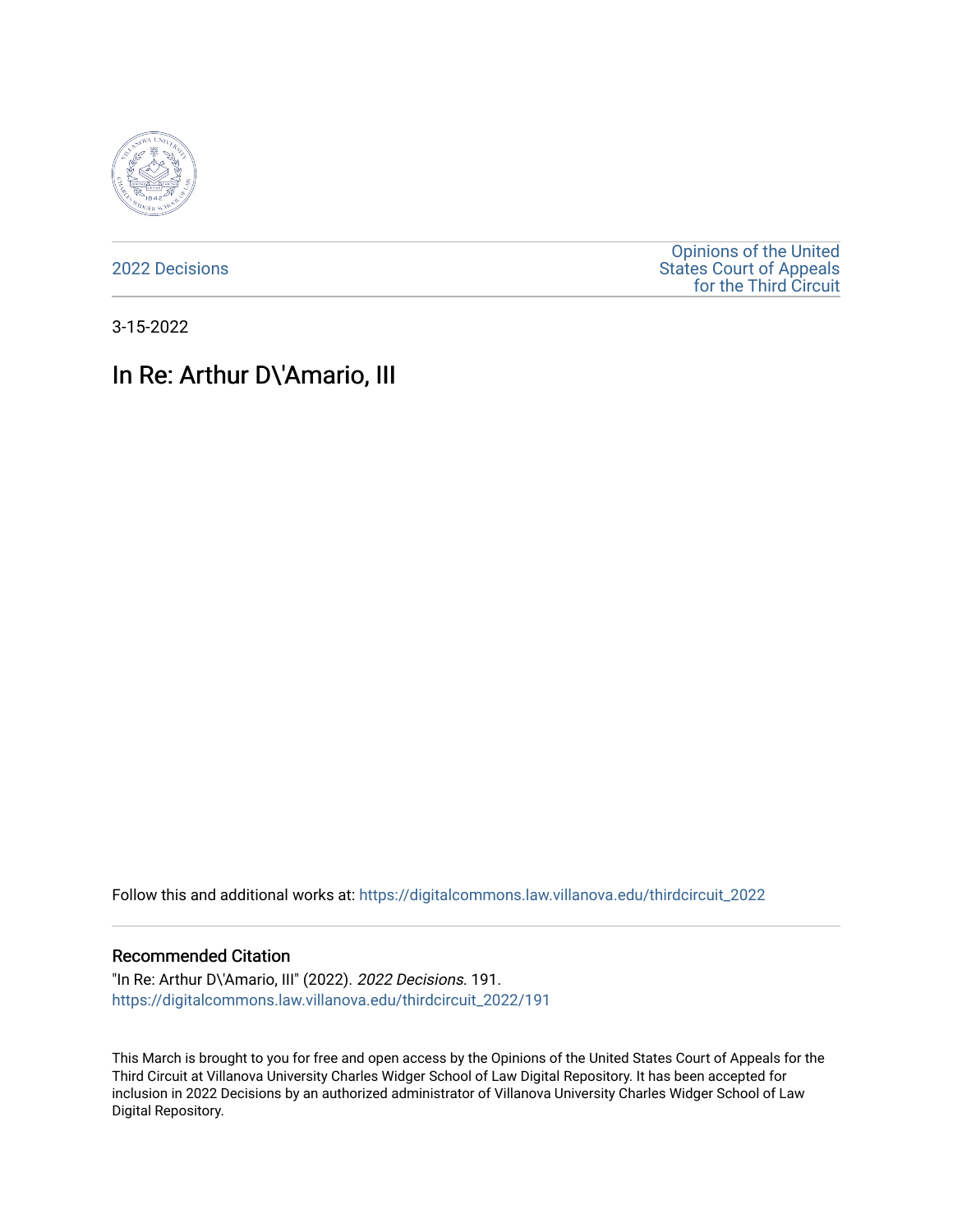### HLD-004 **NOT PRECEDENTIAL**

# UNITED STATES COURT OF APPEALS FOR THE THIRD CIRCUIT

\_\_\_\_\_\_\_\_\_\_\_

No. 21-3349 \_\_\_\_\_\_\_\_\_\_\_

IN RE: ARTHUR D'AMARIO, III, Petitioner

\_\_\_\_\_\_\_\_\_\_\_\_\_\_\_\_\_\_\_\_\_\_\_\_\_\_\_\_\_\_\_\_\_\_\_\_

On a Petition for Writ of Mandamus from the United States District Court for the District of New Jersey (Related to D.N.J. Civ. No. 1-18-cv-10552)

\_\_\_\_\_\_\_\_\_\_\_\_\_\_\_\_\_\_\_\_\_\_\_\_\_\_\_\_\_\_\_\_\_\_\_\_

Submitted Pursuant to Rule 21, Fed. R. App. P. February 3, 2022 Before: CHAGARES, Chief Judge, PORTER and FUENTES, Circuit Judges

> (Opinion filed March 15, 2022) \_\_\_\_\_\_\_\_\_

# OPINION\* \_\_\_\_\_\_\_\_\_

PER CURIAM

Arthur D'Amario III, proceeding pro se, petitions for a writ of mandamus

compelling the United States District Court for the District of New Jersey to reassign his habeas petition to another District Judge. For the reasons discussed below, we will deny the mandamus petition.

<sup>\*</sup> This disposition is not an opinion of the full Court and pursuant to I.O.P. 5.7 does not constitute binding precedent.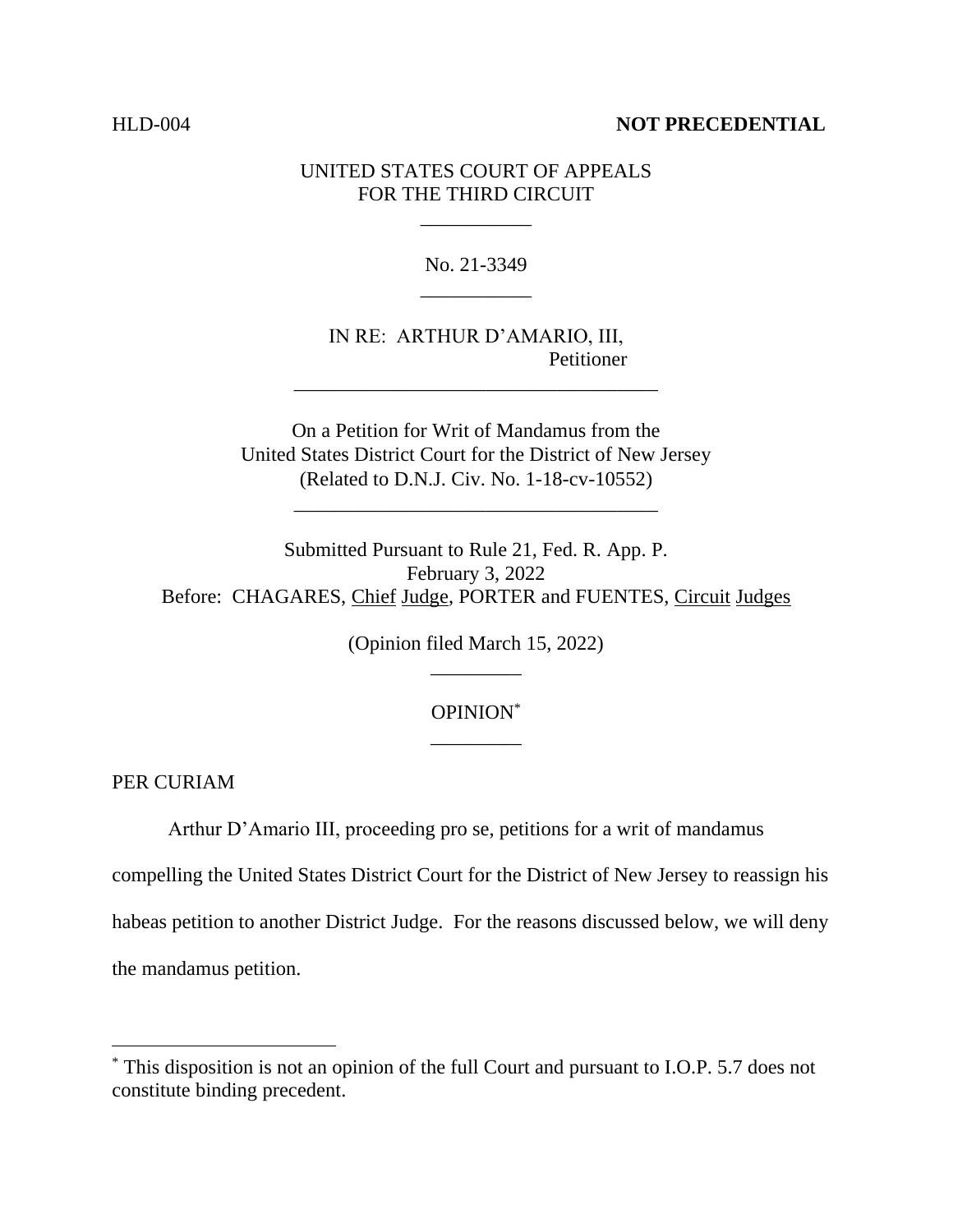In 2006, D'Amario was convicted of threatening a federal judge in violation of 18 U.S.C. § 115(a)(1)(B). He was sentenced to 84 months in prison and three years of supervised release. We affirmed the judgment on direct appeal. United States v. D'Amario, 330 F. App'x 409, 419 (3d Cir. 2009). The District Court denied D'Amario's motion to vacate sentence pursuant to 28 U.S.C. § 2255, and we denied his request for a certificate of appealability. See C.A. No. 12-1436, 8/6/12 Order.

After his release from prison, D'Amario violated the terms of his supervised release. In 2013, the District Court revoked his supervised release and sentenced him to 24 months in prison with no term of supervised release to follow. See D.N.J. Crim. No. 1-06-cr-00112, Docket No. 483. D'Amario has continued to challenge his conviction without success. <u>See, e.g.</u>, C.A. No. 15-3462, 11/17/15 Order (denying application for leave to file a second or successive § 2255 motion).

Relevant here, in June 2018, D'Amario filed a habeas petition pursuant to 28 U.S.C. § 2241 challenging his conviction. Our then-Chief Judge designated the Honorable Paul S. Diamond, who presided over D'Amario's 2006 criminal case, to adjudicate the petition.<sup>1</sup> In January 2019, D'Amario filed a motion in the District Court to reassign his matter to a different District Judge. D'Amario asserted that an impartial judge who was not involved in his criminal case should hear his habeas petition. He

<sup>&</sup>lt;sup>1</sup> In addition to challenging his 2006 conviction, D'Amario challenged a 2001 conviction for threatening another federal judge. See D.N.J. Crim. No. 1-01-cr-00346.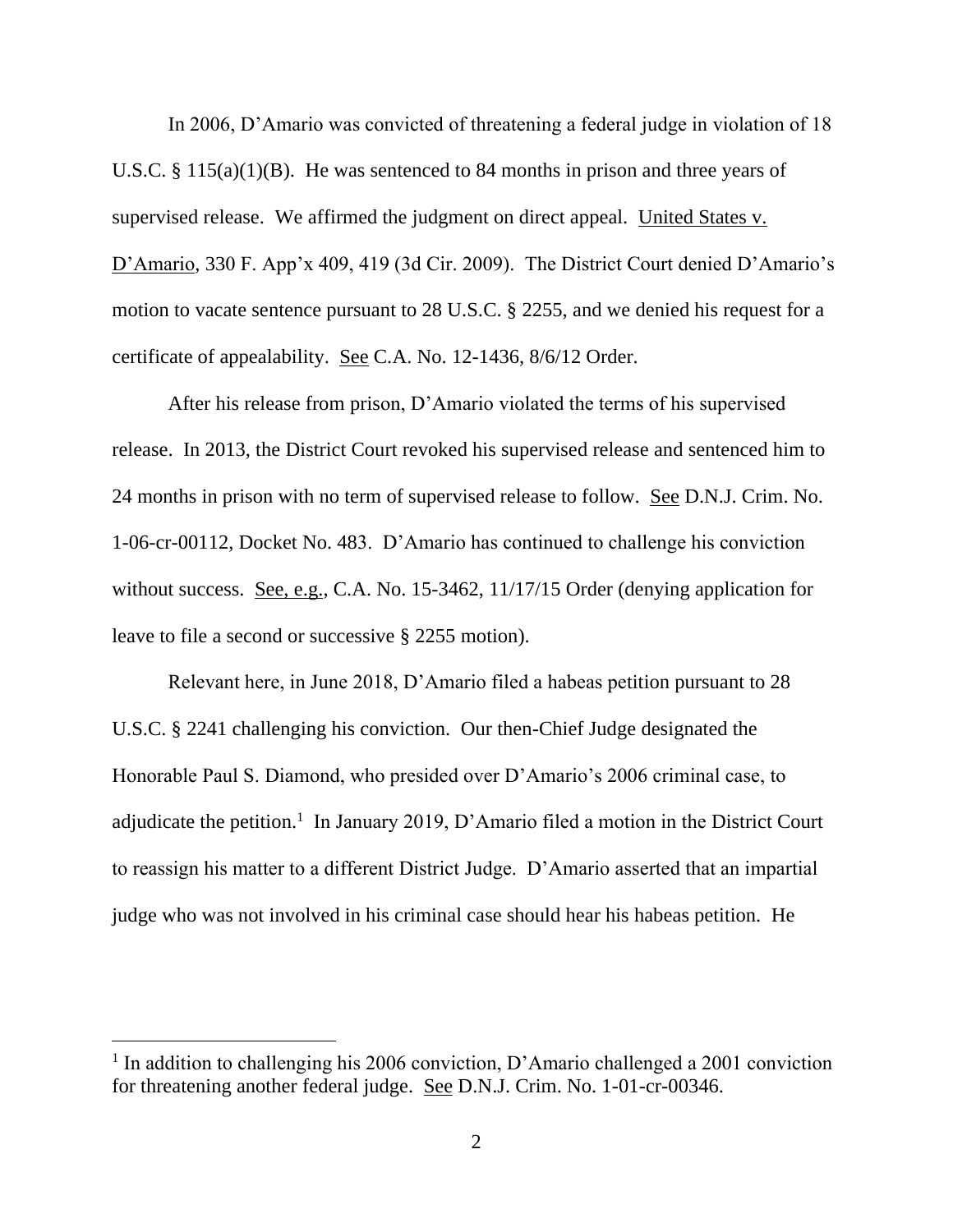disagreed with a legal ruling by Judge Diamond and the sentences that Judge Diamond had imposed.

While that motion was pending, D'Amario filed a mandamus petition in this Court seeking Judge Diamond's removal from his habeas case. On August 22, 2019, we denied the petition as premature in light of D'Amario's pending motion in the District Court to reassign his case. In re D'Amario, 775 F. App'x 733, 734 (3d Cir. 2019) (per curiam).<sup>2</sup> On the same day, the District Court denied D'Amario's motion.

With the exception of D'Amario's filing of a notice of his change of address, there was no docket activity in his case from August 2019 until December 2021, when D'Amario filed a motion in the District Court to change venue. D'Amario, who has completed serving his sentence, sought to transfer his case to Rhode Island, where there are witnesses who will allegedly support his contention that he is suffering collateral consequences from his conviction. That motion, and his habeas petition, remain pending.

At about the same time that D'Amario filed his motion to change venue, D'Amario filed the mandamus petition now before us. D'Amario again seeks an order reassigning his case to a "neutral" District Judge. He also notes that Judge Diamond has not taken any action in his case.<sup>3</sup>

<sup>2</sup> We also noted that D'Amario had an unsuccessful history of seeking Judge Diamond's disqualification. See id. at 734 n.1 (citing cases).

<sup>&</sup>lt;sup>3</sup> D'Amario's filing was styled as a motion to reconsider and reverse our 2019 decision denying mandamus relief. D'Amario was notified that his motion would be treated as a new mandamus petition and was given an opportunity to supplement his filing.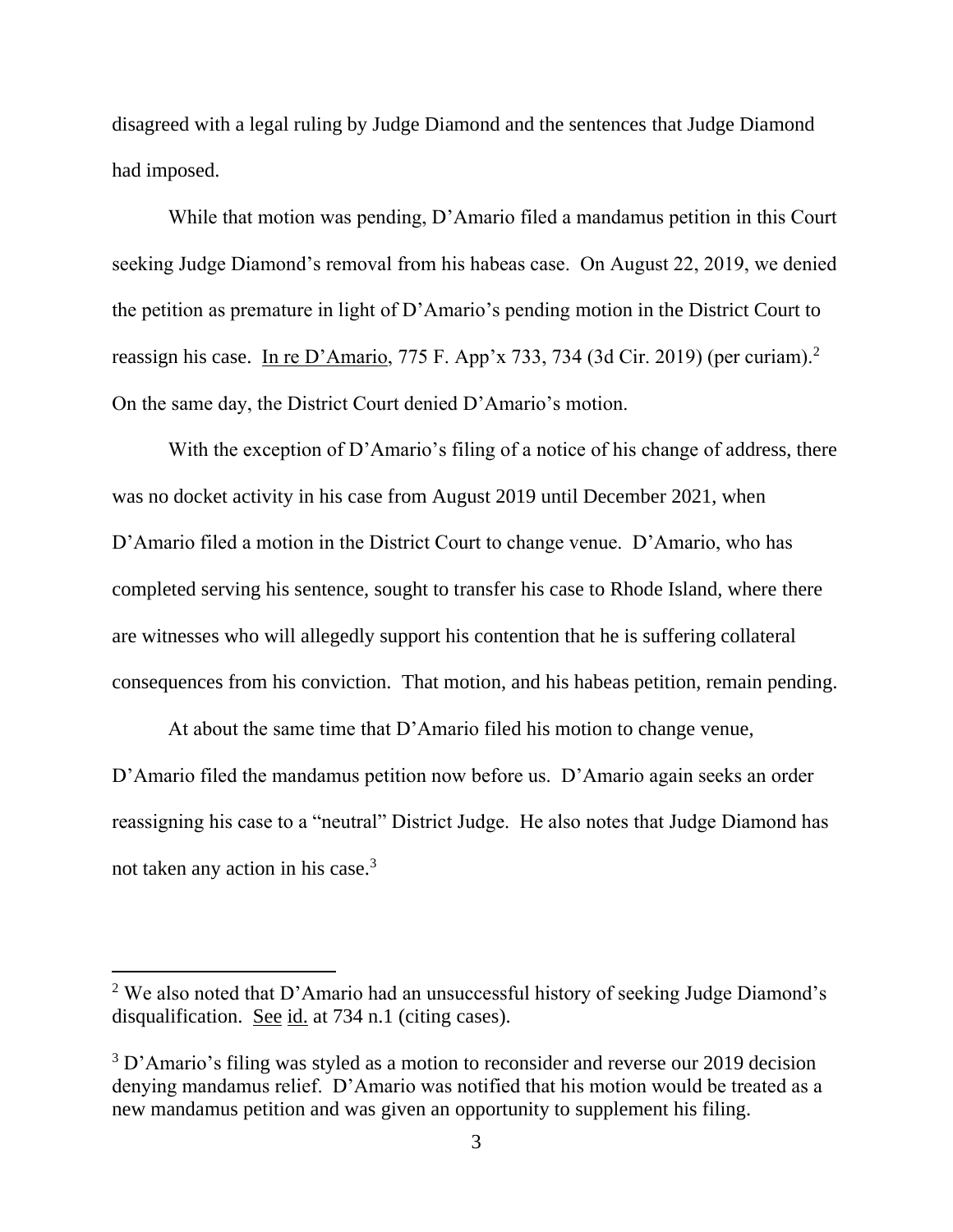A writ of mandamus is a drastic remedy available only in extraordinary cases. In re Diet Drugs Prods. Liab. Litig., 418 F.3d 372, 378 (3d Cir. 2005). A petitioner must show that "(1) 'no other adequate means [exist] to attain the relief he desires,' (2) the party's 'right to issuance of the writ is "clear and indisputable,"' and (3) 'the writ is appropriate under the circumstances.'" Hollingsworth v. Perry, 558 U.S. 183, 190 (2010) (per curiam) (alteration in original) (quoting Cheney v. U.S. Dist. Ct. for D.C., 542 U.S. 367, 380–81 (2004)).

D'Amario has not satisfied this standard. "Mandamus is a proper means for this court to review a district court judge's refusal to recuse from a case pursuant to 28 U.S.C. § 455(a), where the judge's impartiality might reasonably be questioned." In re Kensington Int'l Ltd., 353 F.3d 211, 219 (3d Cir. 2003) (quotation marks and citation omitted). However, in his motion to reassign his case, which effectively sought Judge Diamond's recusal, D'Amario relied on a legal ruling by Judge Diamond and the sentences he imposed. He cites the same alleged legal errors in his mandamus petition. These actions do not provide a basis for recusal. See Liteky v. United States, 510 U.S. 540, 555 (1994) (stating that "judicial rulings alone almost never constitute a valid basis for a bias or partiality motion"). D'Amario has not shown a clear and indisputable right to issuance of a writ.

Although D'Amario notes in his mandamus petition that Judge Diamond has not taken action in his habeas case, he does not seek an order compelling Judge Diamond to adjudicate his petition. D'Amario instead requests an order compelling the reassignment of his habeas petition to another judge. And he is currently seeking in the District Court a